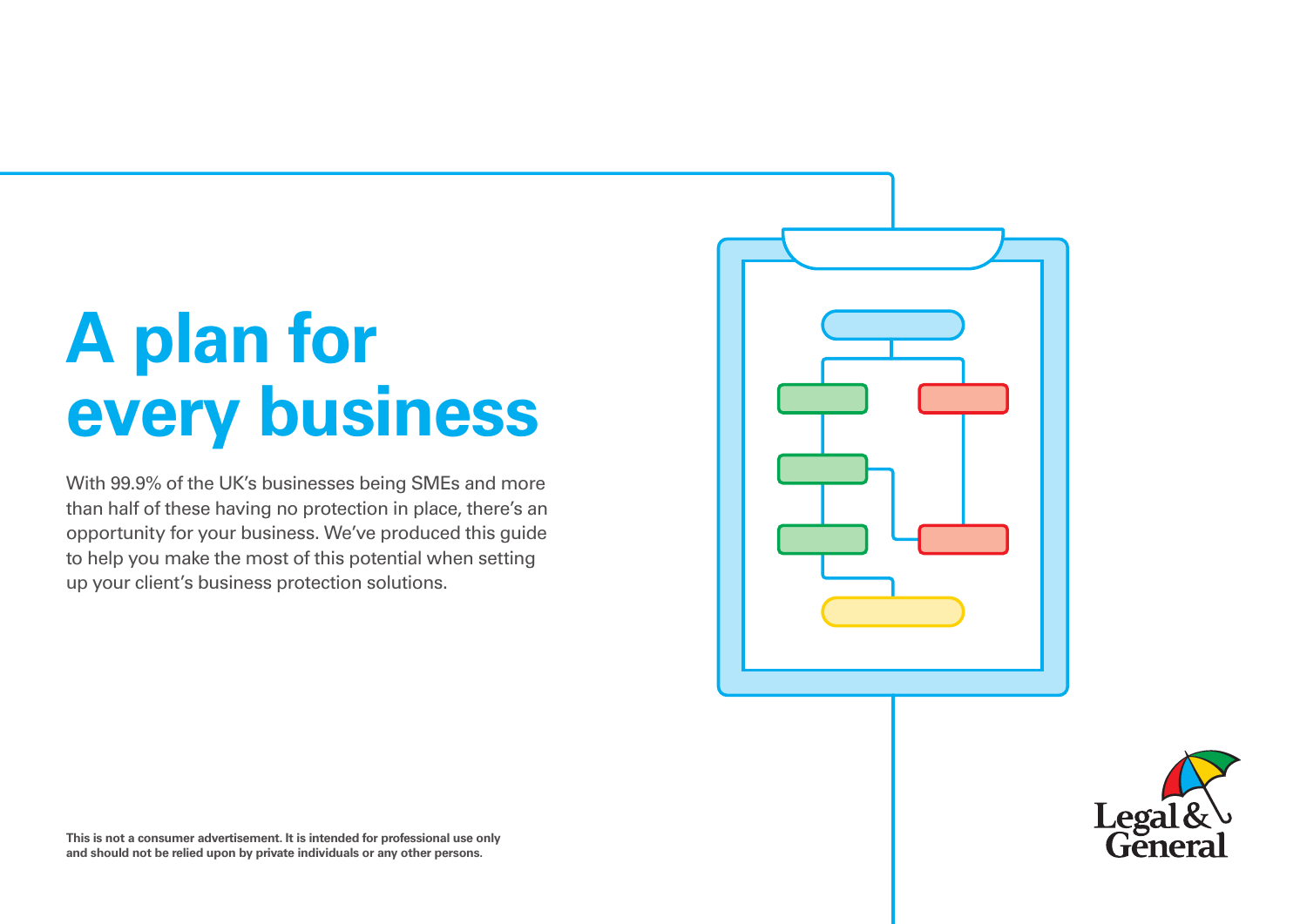## **Different types of business will need a business protection solution that's right for them.**

**In this guide we provide process maps highlighting the key stages when setting up our Key Person Cover, Share Protection Cover, Business Loan Protection and Relevant Life Plan.** 

These maps show how a policy should be set up, who would own the policy and any tax implications each plan may have on the individual or the business. Each map covers all these areas and explains each step simply, so that you have a helpful guide to help you set up the client's arrangement correctly.

#### **Business protection solutions**

| <b>Key Person Protection</b>    | Designed to help pay the policy proceeds directly to the business, which can be used to help replace a key person<br>and cover the loss of profits that may occur. The policy proceeds could help a business to continue trading.                                                                    | 3 |
|---------------------------------|------------------------------------------------------------------------------------------------------------------------------------------------------------------------------------------------------------------------------------------------------------------------------------------------------|---|
| <b>Share Protection</b>         | Designed to help provide the surviving owners with the funds to purchase the deceased's or critically ill owner's<br>share of the business.                                                                                                                                                          | 4 |
| <b>Business Loan Protection</b> | Designed to help pay off any outstanding loans the business may have should a main shareholder, director,<br>partner, member or key individual be diagnosed with a critical illness (if benefit is chosen) or die.                                                                                   | 6 |
| <b>Relevant Life Plan</b>       | Designed to be a cost effective way for an employer to arrange Life Cover on the life of its employees with the<br>benefit payable to the employee's family or financial dependants. This can be tax efficient for employers and<br>employees, as long as it meets certain legislative requirements. | 7 |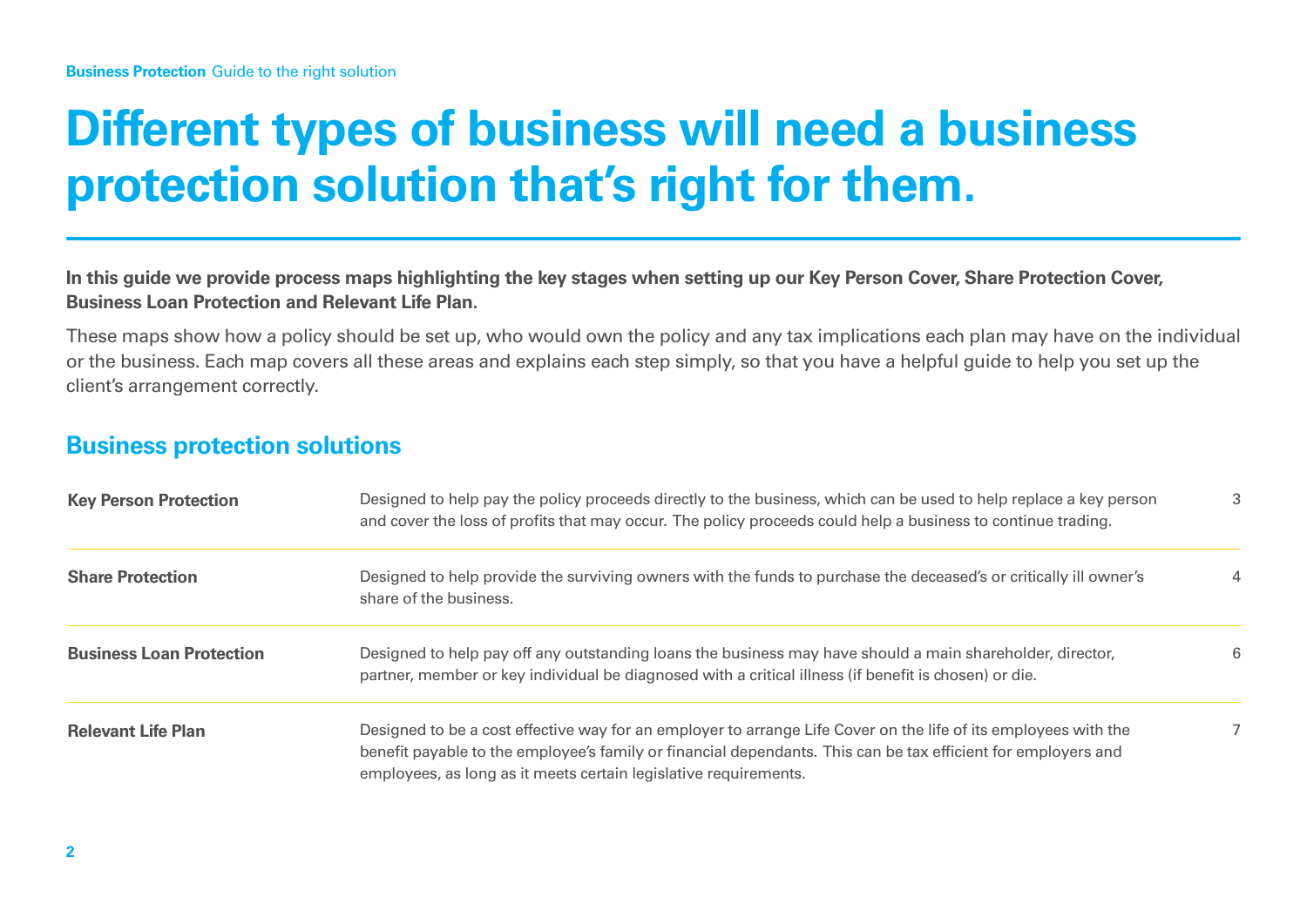### **Key person protection**

Designed to help pay the policy proceeds directly to the business, which can be used to help replace a Key Person and cover the loss of profits that may occur.

| <b>TYPE OF BUSINESS</b>                 |                                                                                                                                                                                                                  |                                                                                                                      |                                                                                                        |                                                                                                                         |
|-----------------------------------------|------------------------------------------------------------------------------------------------------------------------------------------------------------------------------------------------------------------|----------------------------------------------------------------------------------------------------------------------|--------------------------------------------------------------------------------------------------------|-------------------------------------------------------------------------------------------------------------------------|
|                                         | <b>LIMITED COMPANY</b><br><b>LIMITED LIABILITY PARTNERSHIP</b><br><b>SCOTTISH PARTNERSHIP</b>                                                                                                                    | <b>PARTNERSHIP</b>                                                                                                   |                                                                                                        | <b>SOLETRADER</b>                                                                                                       |
| <b>ELIGIBILITY/SET UP</b>               | Business on the life of key person.                                                                                                                                                                              | In Trust                                                                                                             | SoleTrader on life<br>of Employee                                                                      | Own life                                                                                                                |
| <b>LIFE ASSURED</b>                     | Employee or the member.                                                                                                                                                                                          | Partner or employee.                                                                                                 | Employee                                                                                               | Own life                                                                                                                |
| <b>DOCUMENTS</b><br><b>REQUIRED</b>     | Business Protection application form with ownership of<br>benefits section to be completed                                                                                                                       | <b>Business Protection application form</b><br>Partnership Protection Trust deed.                                    | <b>Business Protection</b><br>application form, with<br>ownership benefits section to<br>be completed. | <b>Business Protection</b><br>application form.<br>Discretionary Trust deed.                                            |
| <b>PLAN OWNER</b>                       | <b>Limited Company</b><br>Limited Liability Partnership or<br><b>Scottish Partnership</b>                                                                                                                        | The policy is written as an own-life policy<br>which is under trust. The trustees under the<br>trust own the policy. | <b>SoleTrader</b>                                                                                      | The policy is written as an<br>own-life policy which is under<br>trust. The trustees under the<br>trust own the policy. |
| <b>TAX ON INDIVIDUAL</b>                | None                                                                                                                                                                                                             | Periodic and exit charge could apply to Trust.                                                                       | None                                                                                                   | Periodic and exit charge could<br>apply to Trust.                                                                       |
| <b>TAX RELIEF</b><br><b>ON PREMIUMS</b> | May be available subject to Anderson principles being<br>met. The business should check this with their local<br>inspector of taxes. For more information please refer to<br>our Guide to Key Person Protection. | None                                                                                                                 | May be available.                                                                                      | None                                                                                                                    |
| <b>TAX ON BUSINESS</b>                  | The policy proceeds are likely to be liable to business<br>tax if tax relief is given on the premiums. The business<br>should check with their local inspector of taxes.                                         | None                                                                                                                 | None                                                                                                   | None                                                                                                                    |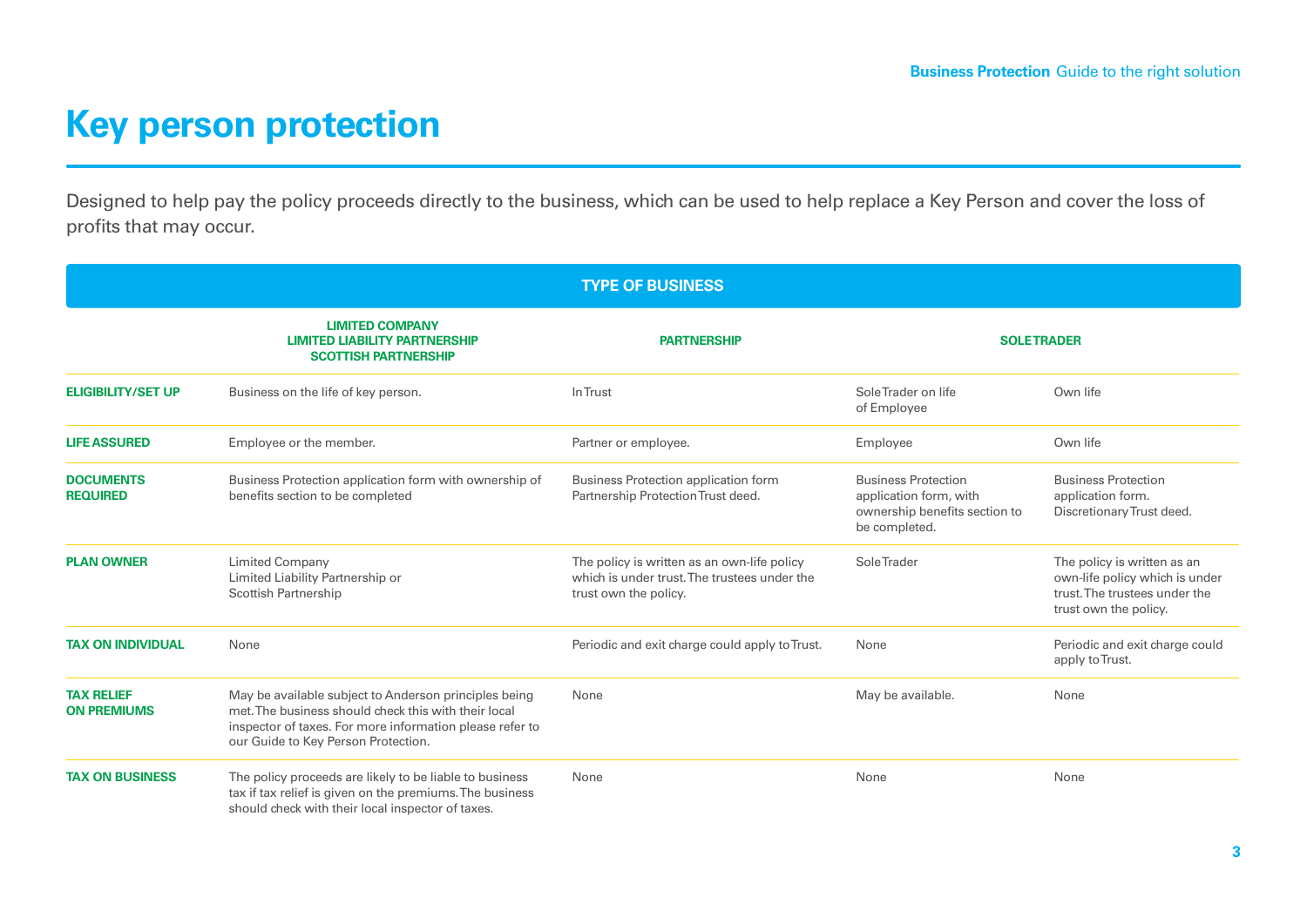#### **Share protection**

Designed to help provide the surviving owners with the funds to purchase the deceased's or critically ill owner's share of the business.

| <b>TYPE OF BUSINESS</b>                                                |                                                                                                                                                                                                                                                         |                                                                                                                                                                                   |                                                                                                                            |
|------------------------------------------------------------------------|---------------------------------------------------------------------------------------------------------------------------------------------------------------------------------------------------------------------------------------------------------|-----------------------------------------------------------------------------------------------------------------------------------------------------------------------------------|----------------------------------------------------------------------------------------------------------------------------|
|                                                                        | <b>SHARE PROTECTION</b><br>Limited Company, Partnership, Limited Liability Partnership (LLP)                                                                                                                                                            | <b>COMPANY BUY BACK</b>                                                                                                                                                           |                                                                                                                            |
| <b>HOW ARE FUNDS TO</b><br><b>MAKETHE</b><br><b>PURCHASE PROVIDED?</b> | <b>OWN LIFE UNDER TRUST</b><br>The surviving beneficiaries receive the funds from<br>the Trustees. Either the owners or the Legal Personal<br>Representatives (LPR) can then exercise the option<br>agreement to buy or sell the share of the business. | <b>LIFE OF ANOTHER</b><br>The surviving owners receive funds from the plan. The<br>surviving owners or (LPR) can exercise the option to<br>buy or sell the share of the business. | <b>COMPANY SHARE PURCHASE</b><br>Company receives the funds from the plan and buys<br>the shares from LPR of the deceased. |
| <b>LIFE ASSURED</b>                                                    | <b>Shareholding Director</b><br>Partner,<br>Member.                                                                                                                                                                                                     | Shareholder<br>Partner,<br>Member.                                                                                                                                                | Shareholder                                                                                                                |
| <b>DOCUMENTS</b><br><b>REQUIRED</b>                                    | Business Protection application form,<br>Share Protection Trust form and cross option agreement.<br>The policy should be in trust from outset.                                                                                                          | Business Protection application form and cross option<br>agreement.                                                                                                               | Business Protection application form and share<br>purchase agreement.                                                      |
| <b>PLAN OWNER</b>                                                      | The policy is written as an own life policy which is under<br>trust. The trustees under the trust own the policy.                                                                                                                                       | Shareholder<br>Partner,<br>Member.                                                                                                                                                | The Company                                                                                                                |
| <b>TAX ON INDIVIDUAL</b>                                               | If the business pays the premium this will be classed as<br>remuneration and the individual will therefore be subject<br>to Income Tax and National Insurance.                                                                                          | If the business pays the premium this will be classed<br>as remuneration and the individual will therefore be<br>subject to Income Tax and National Insurance.                    | None                                                                                                                       |
| <b>WHO PAYS</b><br><b>THE PREMIUM</b>                                  | Shareholder<br>Partner.<br>Member.                                                                                                                                                                                                                      | Shareholder<br>Partner,<br>Member.                                                                                                                                                | The Company                                                                                                                |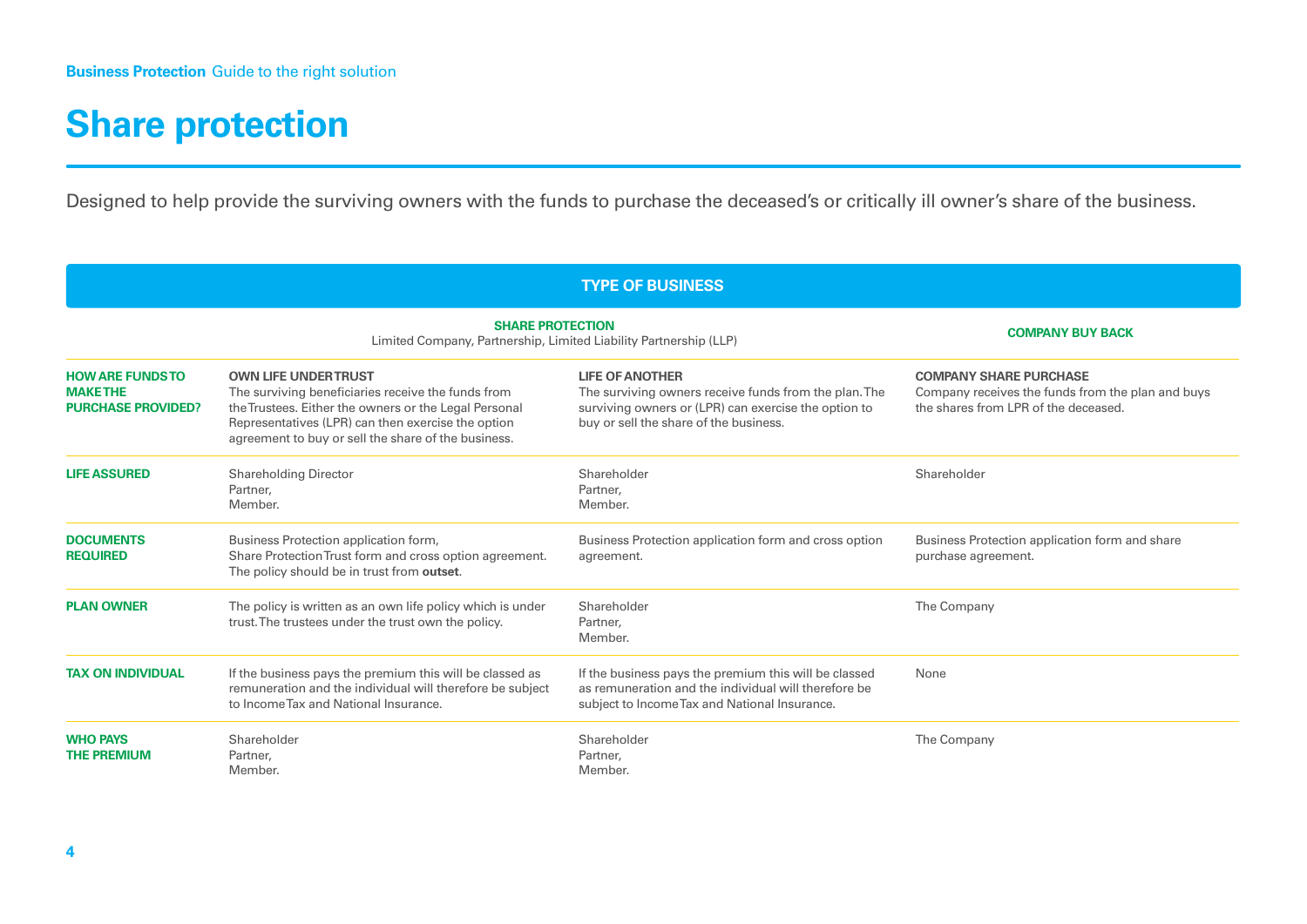April 2008, all gains made under policies owned by companies fall within the 'loan relationship' rules.

#### **Share protection (continued)**

Designed to help provide the surviving owners with the funds to purchase the deceased's or critically ill owner's share of the business.

|                                                                                                                                                                                                                                                                                                                                                                                                                                                                                                                                                                                                                                                                                                                                                                                                                                                                                                                                                       |                                                                                                                                                                 | <b>TYPE OF BUSINESS</b>                                                                                                                      |                                                                                                                                                                                                                        |
|-------------------------------------------------------------------------------------------------------------------------------------------------------------------------------------------------------------------------------------------------------------------------------------------------------------------------------------------------------------------------------------------------------------------------------------------------------------------------------------------------------------------------------------------------------------------------------------------------------------------------------------------------------------------------------------------------------------------------------------------------------------------------------------------------------------------------------------------------------------------------------------------------------------------------------------------------------|-----------------------------------------------------------------------------------------------------------------------------------------------------------------|----------------------------------------------------------------------------------------------------------------------------------------------|------------------------------------------------------------------------------------------------------------------------------------------------------------------------------------------------------------------------|
|                                                                                                                                                                                                                                                                                                                                                                                                                                                                                                                                                                                                                                                                                                                                                                                                                                                                                                                                                       | <b>SHARE PROTECTION</b><br>Limited Company, Partnership, Limited Liability Partnership (LLP)                                                                    | <b>COMPANY BUY BACK</b>                                                                                                                      |                                                                                                                                                                                                                        |
| <b>TAX ON THE</b><br><b>DECEASED'S</b><br><b>ESTATE</b>                                                                                                                                                                                                                                                                                                                                                                                                                                                                                                                                                                                                                                                                                                                                                                                                                                                                                               | <b>OWN LIFE UNDER TRUST INHERITANCE TAX (IHT)</b><br>Any benefits from the policy will be payable to the<br>Trustees and not to the Shareholder's, Partner's or | LIFE OF ANOTHER INHERITANCE TAX (IHT)<br>The benefits from the policy will be payable to the<br>surviving Shareholders, Partners or Members. | Seek legal and financial advice.                                                                                                                                                                                       |
| Member's estate. In addition, the policy premiums may<br>fall within one or more of the inheritance tax exemptions.<br>cross option method has been used then any business<br>If a Shareholder, Partner or Member dies and the<br>cross option method has been used then any business<br>preserved.<br>property relief on their share of the business would be<br><b>CAPITAL GAINSTAX</b><br>preserved.<br>There is no capital gains tax on death but the<br><b>CAPITAL GAINSTAX</b><br>There is no capital gains tax on death but the<br>beneficiaries of the estate may be liable for the increase<br>in value of the share of the business between death and<br>However, in the event of the sale of a Shareholder's,<br>sale, although in practice this would be rare.<br>However, in the event of the sale of a Shareholder's,<br>Partner's or Member's share due to a terminal or critical<br>illness, a capital gains tax liability may arise. | If a Shareholder, Partner or Member dies and the                                                                                                                |                                                                                                                                              |                                                                                                                                                                                                                        |
|                                                                                                                                                                                                                                                                                                                                                                                                                                                                                                                                                                                                                                                                                                                                                                                                                                                                                                                                                       | property relief on their share of the business would be                                                                                                         |                                                                                                                                              |                                                                                                                                                                                                                        |
|                                                                                                                                                                                                                                                                                                                                                                                                                                                                                                                                                                                                                                                                                                                                                                                                                                                                                                                                                       |                                                                                                                                                                 |                                                                                                                                              |                                                                                                                                                                                                                        |
|                                                                                                                                                                                                                                                                                                                                                                                                                                                                                                                                                                                                                                                                                                                                                                                                                                                                                                                                                       | beneficiaries of the estate may be liable for the<br>increase in value of the share of the business between                                                     |                                                                                                                                              |                                                                                                                                                                                                                        |
|                                                                                                                                                                                                                                                                                                                                                                                                                                                                                                                                                                                                                                                                                                                                                                                                                                                                                                                                                       | death and sale, although in practice this would be rare.                                                                                                        |                                                                                                                                              |                                                                                                                                                                                                                        |
|                                                                                                                                                                                                                                                                                                                                                                                                                                                                                                                                                                                                                                                                                                                                                                                                                                                                                                                                                       | Partner's or Member's share due to a terminal or                                                                                                                |                                                                                                                                              |                                                                                                                                                                                                                        |
|                                                                                                                                                                                                                                                                                                                                                                                                                                                                                                                                                                                                                                                                                                                                                                                                                                                                                                                                                       | critical illness, a capital gains tax liability may arise.                                                                                                      |                                                                                                                                              |                                                                                                                                                                                                                        |
| <b>TAX ON THE</b><br><b>BUSINESS</b>                                                                                                                                                                                                                                                                                                                                                                                                                                                                                                                                                                                                                                                                                                                                                                                                                                                                                                                  | None, the business would not be liable to any tax.                                                                                                              | None, the business would not be liable to any tax.                                                                                           | Premiums are paid by the company but Corporation<br>Tax relief would not be available, as the policy is not<br>to be used to meet a loss of profits on death. For<br>company accounting periods starting on or after 1 |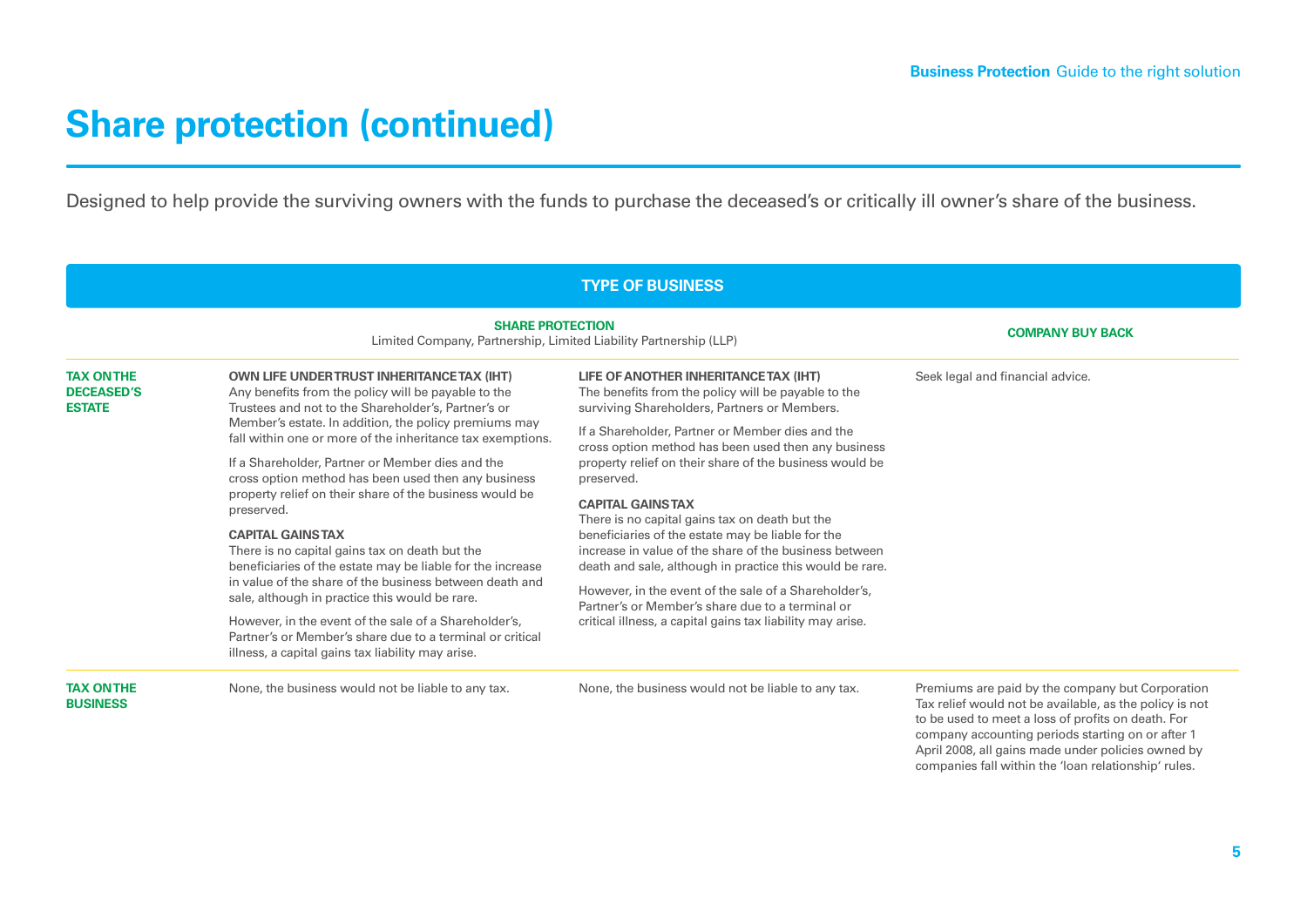#### **Business loan protection**

Designed to help pay off any outstanding loans the business may have should a main shareholder, Director, Partner or key individual be diagnosed with a specified critical illness (if benefit is chosen) or die.

| <b>TYPE OF BUSINESS</b>                 |                                                                                               |                                                                                                                      |                                                                                                        |                                                                                                                         |
|-----------------------------------------|-----------------------------------------------------------------------------------------------|----------------------------------------------------------------------------------------------------------------------|--------------------------------------------------------------------------------------------------------|-------------------------------------------------------------------------------------------------------------------------|
|                                         | <b>LIMITED COMPANY</b><br><b>LIMITED LIABILITY PARTNERSHIP</b><br><b>SCOTTISH PARTNERSHIP</b> | <b>PARTNERSHIP</b>                                                                                                   |                                                                                                        | <b>SOLETRADER</b>                                                                                                       |
| <b>ELIGIBILITY/ SET UP</b>              | Business on the life of key person.                                                           | In Trust                                                                                                             | SoleTrader on life<br>of Employee                                                                      | Own life                                                                                                                |
| <b>LIFE ASSURED</b>                     | Employee (can include Directors).                                                             | Partner or employee                                                                                                  | Employee                                                                                               | Own life                                                                                                                |
| <b>DOCUMENTS</b><br><b>REQUIRED</b>     | Business Protection application form with ownership of<br>benefits section to be completed.   | Business Protection application form<br>Partnership Protection Trust deed.                                           | <b>Business Protection</b><br>application form, with<br>ownership benefits section<br>to be completed. | <b>Business Protection</b><br>application form.<br>Discretionary Trust deed.                                            |
| <b>PLAN OWNER</b>                       | <b>Limited Company</b><br>Limited Liability Partnership or<br>Scottish Partnership.           | The policy is written as an own-life policy which<br>is under trust. The trustees under the trust own<br>the policy. | <b>SoleTrader</b>                                                                                      | The policy is written as an<br>own-life policy which is under<br>trust. The trustees under the<br>trust own the policy. |
| <b>TAX ON INDIVIDUAL</b>                | None                                                                                          | Periodic and exit charge could apply to Trust.                                                                       | None                                                                                                   | Periodic and exit charge could<br>apply to Trust.                                                                       |
| <b>TAX RELIEF</b><br><b>ON PREMIUMS</b> | None                                                                                          | None                                                                                                                 | None                                                                                                   | None                                                                                                                    |
| <b>TAX ON BUSINESS</b>                  | None                                                                                          | None                                                                                                                 | None                                                                                                   | None                                                                                                                    |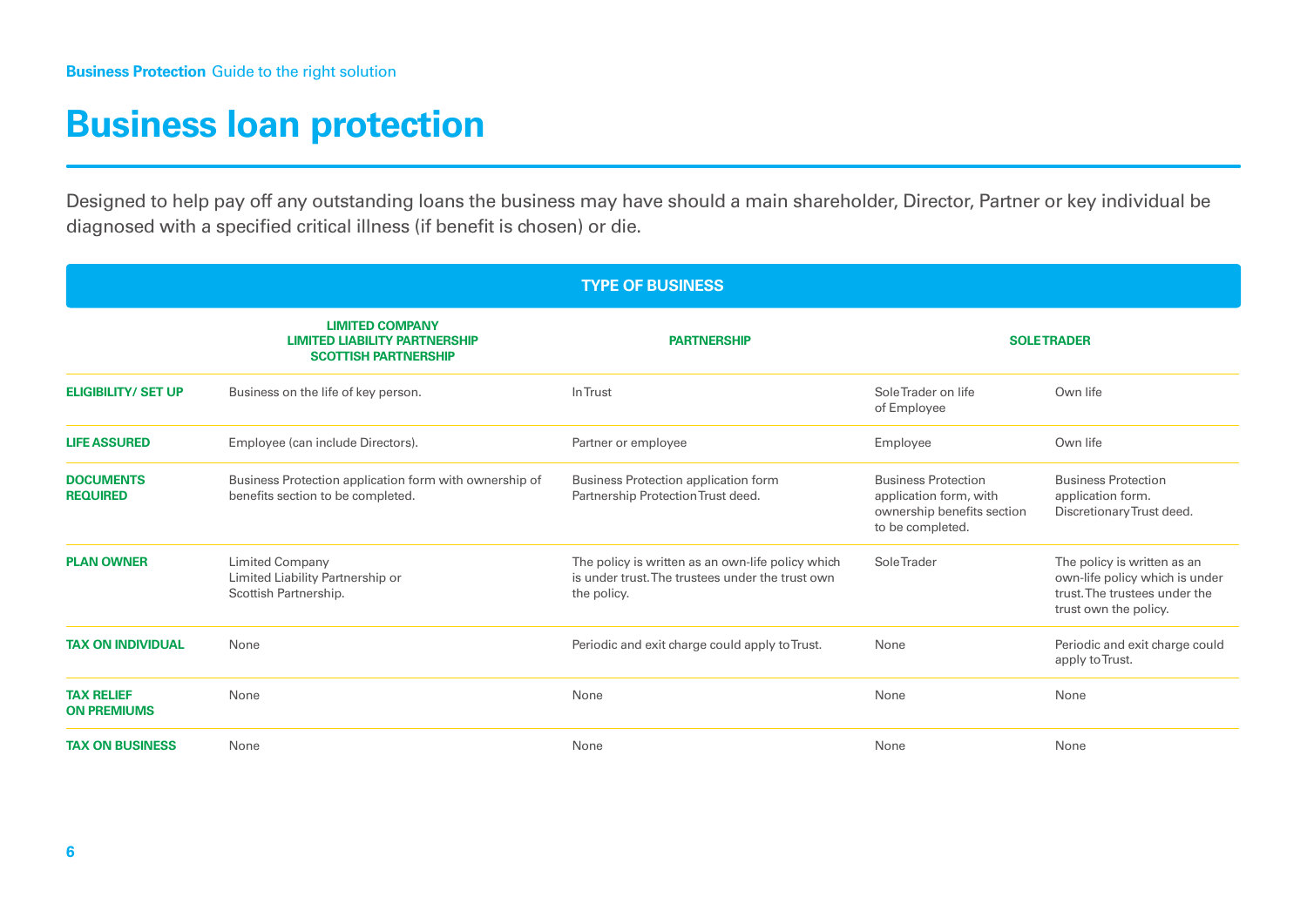#### **Relevant life plan**

Designed to be a cost effective way for an employer to arrange Life Cover on the life of its employees with the benefit payable to the employee's family or financial dependants. This can be tax efficient for employers and employees, as long as it meets certain legislative requirements.

| <b>TYPE OF BUSINESS</b>              |                                                                                                                                                                 |                                                                                                                                                                 |  |
|--------------------------------------|-----------------------------------------------------------------------------------------------------------------------------------------------------------------|-----------------------------------------------------------------------------------------------------------------------------------------------------------------|--|
|                                      | <b>LIMITED COMPANY/PLC</b>                                                                                                                                      | <b>PARTNERSHIP/LLP/SOLETRADER</b>                                                                                                                               |  |
| <b>ELIGIBILITY/SET UP</b>            | Employees which can include company directors (PAYE).                                                                                                           | Employees (which includes salaried partners) of a Partnership, Limited<br>Liability Partnership, Sole Trader and Charities.                                     |  |
| <b>DOCUMENTS REQUIRED</b>            | Relevant Life Plan application and Trust form to Legal & General<br>RLP Nomination form to Employer (Trustee).                                                  | Relevant Life Plan application and Trust form to Legal & General<br>RLP Nomination form to Employer (Trustee).                                                  |  |
| <b>SETTLOR OF TRUST - PLAN OWNER</b> | The principal employer (Company).                                                                                                                               | The principal employer (the Partners of the Partnership, LLP, Sole Trader and<br>the employers/trustees of a Charity).                                          |  |
| <b>TRUSTEE</b>                       | The principal employer is automatically a trustee. But the employee is not. Up to<br>three further trustees can be appointed, one of which can be the employee. | The principal employer is automatically a trustee. But the employee is not. Up<br>to three further trustees can be appointed, one of which can be the employee. |  |
| <b>BENEFICIARIES OF TRUST</b>        | The employee (so they can benefit in the event of a terminal illness claim),                                                                                    | The employee (so they can benefit in the event of a terminal illness claim),                                                                                    |  |
|                                      | Spouse, Registered Civil Partner, widow, widower, or surviving registered civil<br>partner of the employee,                                                     | Spouse, Registered Civil Partner, widow, widower, or surviving registered civil<br>partner of the employee,                                                     |  |
|                                      | Any child or grandchild of the employee whenever born (including stepchildren).                                                                                 | Any child or grandchild of the employee whenever born (including stepchildren).                                                                                 |  |
| <b>TAX ON INDIVIDUAL</b>             | No P11d benefit therefore no Income Tax or National Insurance liabilities.                                                                                      | No P11d benefit therefore no Income Tax or National Insurance liabilities.                                                                                      |  |
| <b>TAX ON BUSINESS</b>               | Premiums may be treated as a business expense and claimed against<br>Corporation Tax as long as the wholly and exclusively rules are met*.                      | Premiums may be treated as a business expense and claimed against Income<br>or Corporation Tax as long as the wholly and exclusively rules are met*.            |  |

\*We recommend that the employer (normally through their accountant) checks with their local inspector of taxes to gain comfort for their own particular circumstances.